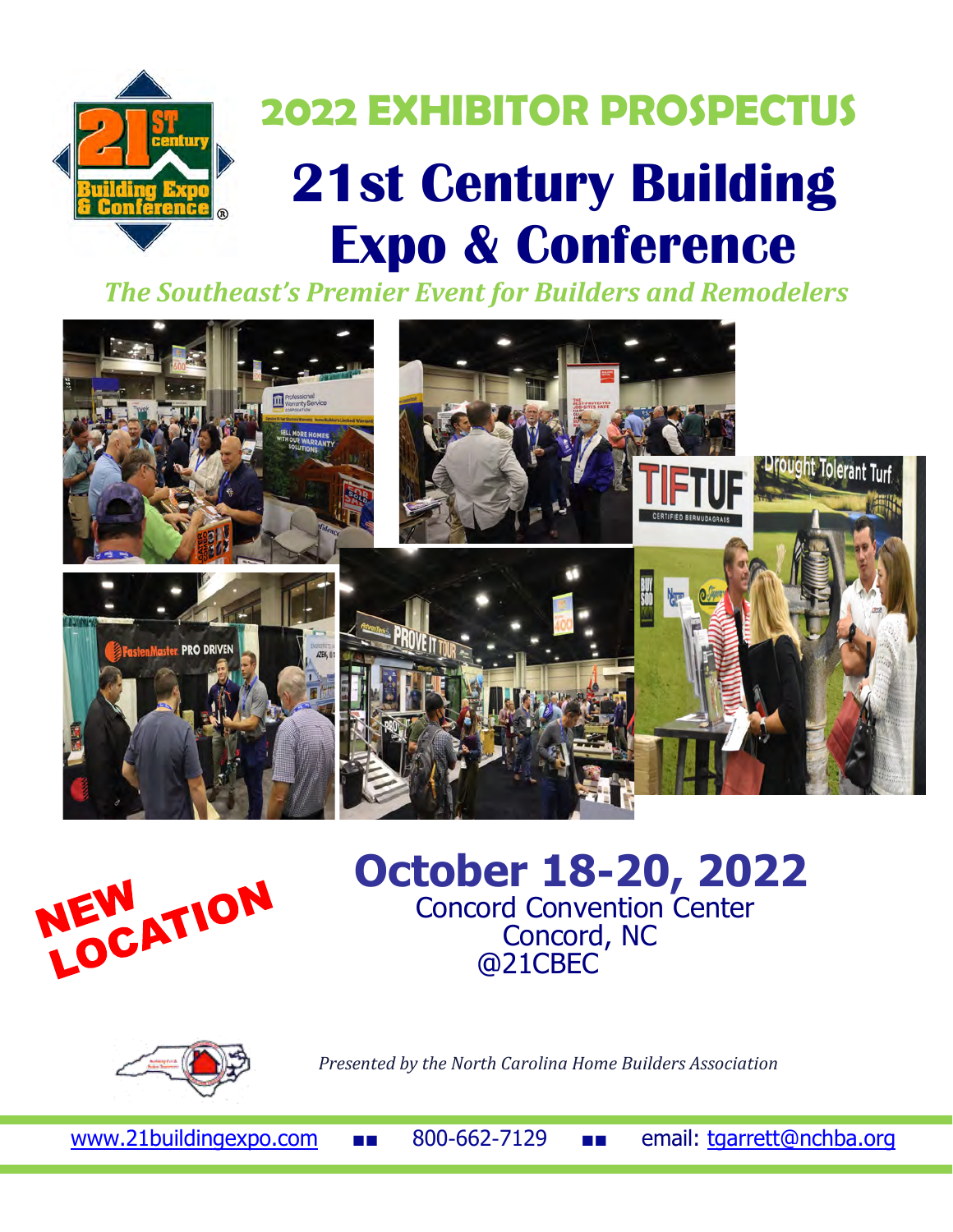# **Why Exhibit?**

**Tradeshows are where the residential construction professionals come to find products and services to meet every need they may have to design, build, renovate and operate in this industry. They come to see YOU! You come to grow and expand your business, gain insight on what the needs are of the industry as well as make connections not with just builders but also with other suppliers and manufacturers.**

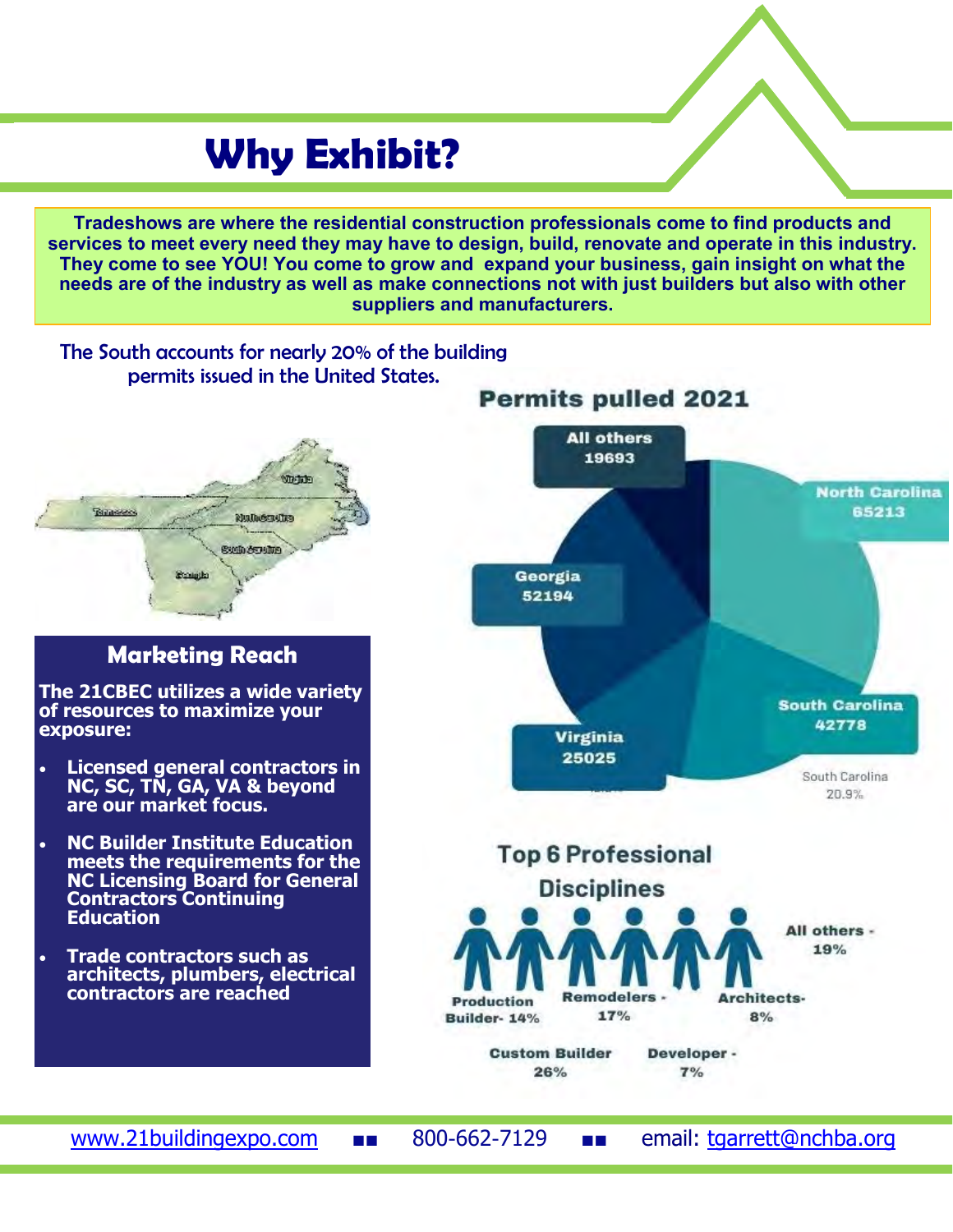### **Exhibit Rates & Packages**



| <b>EXHIBIT BOOTH RATES</b> |                     |  |
|----------------------------|---------------------|--|
| <b>Deadline</b>            | <b>Rate</b>         |  |
| Before June 1, 2022        | \$2200 per<br>booth |  |
| After June 1, 2022         | \$2400 per          |  |

### **BOOTH ADD-ONS**

#### **Complete Booth Package— \$1200 Includes: Booth Furnishings (6' table, 2 chairs, wastebasket, 1/2 page b&w ad in program guide, one shared e-blast, and participation in the Grand Prize raffle.**

| <b>Package/Features</b>                                                   | <b>Basic</b><br>Free    | <b>Silver</b><br>\$250 | Gold<br>\$500 | <b>Platinum</b><br>\$900 |
|---------------------------------------------------------------------------|-------------------------|------------------------|---------------|--------------------------|
| <b>Event Banner</b><br>\$800 value, offers you the most<br>impressions    |                         |                        |               | $\star$                  |
| <b>Premium Placement</b><br>Top of the exhibitor list & search<br>results |                         |                        | ∗             | ∗                        |
| <b>Enhanced eBooth Icon</b><br>Show on floor plan & exhibitor list        |                         | $\star$                | ∗             | $\ast$                   |
| <b>Product Categories</b><br>Use categories buyers search with            | $\overline{\mathbf{4}}$ | 8                      | 10            | 10                       |
| <b>Online Product Photos</b><br>Detailed descriptions, color images       | $\overline{2}$          | 4                      | 6             | <b>Unlimited</b>         |
| <b>Press Releases</b><br>What's happening at your<br>company              | $\overline{2}$          | 4                      | 6             | <b>Unlimited</b>         |
| <b>Show Specials</b><br>Spotlight discounts/giveaways                     |                         | 3                      | 5             | <b>Unlimited</b>         |
| <b>Video Uploads</b><br>Share your story through video                    |                         |                        |               |                          |

#### **Enhanced Icons**

Automatically pop to the top of the exhibitor list

Let potential buyers see your product through promotional videos



Promote show specials/ giveaways and welcome more traffic in your booth

#### **SHOW GUIDE ADVERTISING**

| <b>Exclusive Opportunities</b>          |  |
|-----------------------------------------|--|
| Back Cover (color)SOLD\$1500            |  |
| Inside Back Cover SOLD\$1300            |  |
| Inside Front Cover \$1300               |  |
| Inside Center page\$1000                |  |
| <b>Additional Opportunities</b>         |  |
|                                         |  |
|                                         |  |
|                                         |  |
| New Product Spotlight\$350              |  |
| Directory Logo Enhancement \$250        |  |
| <b>Onsite/Online Advertising</b>        |  |
| Deluxe 4'x8' banners\$800               |  |
| Website Home Page banner\$1500          |  |
| Other sponsorships available. Just ask. |  |
|                                         |  |

[www.21buildingexpo.com](http://www.21buildingexpo.com) ■■ 800-662-7129 ■■ Email: [tgarrett@nchba.org](mailto:tgarrett@nchba.org)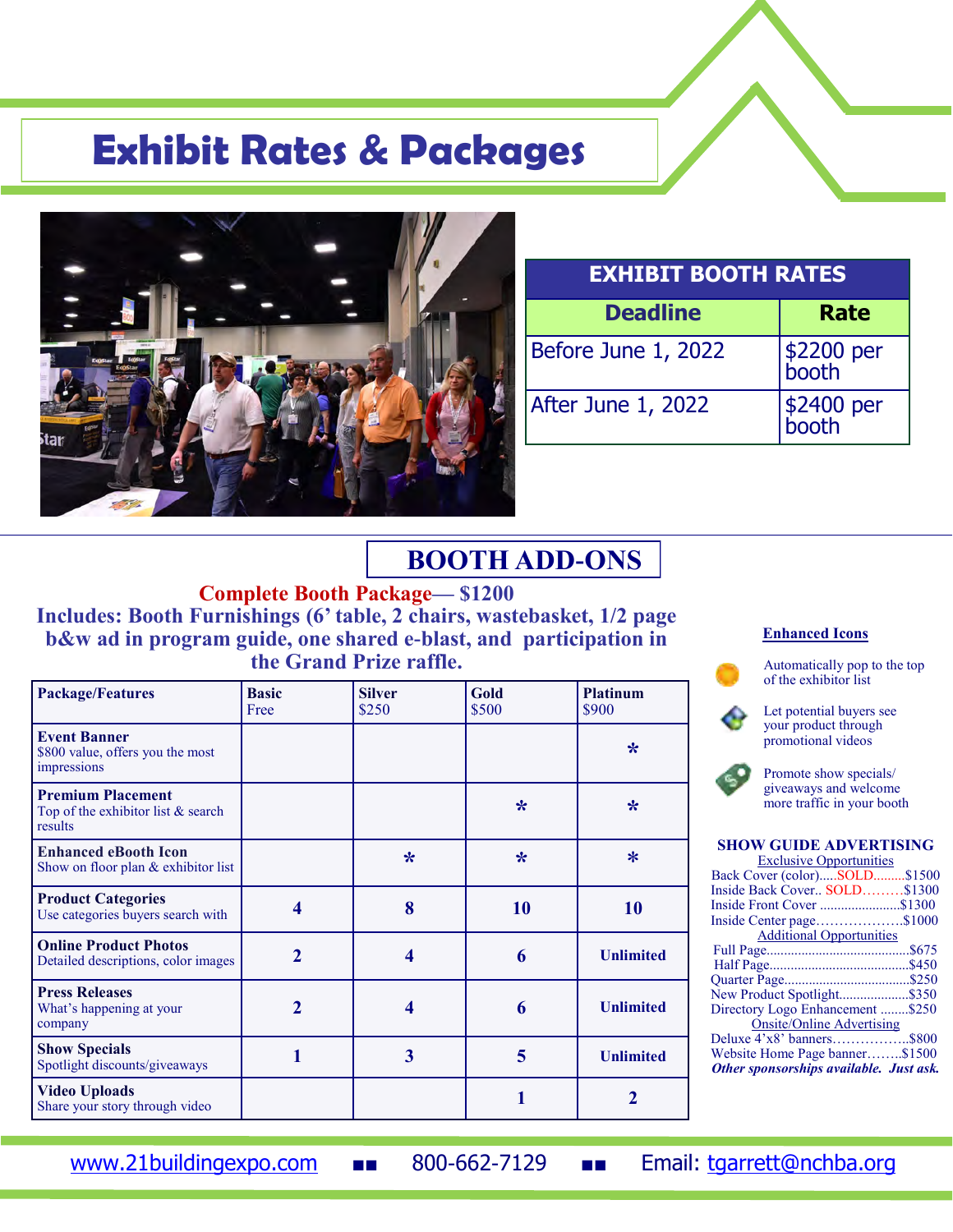# **Reserve your Space Today**

### **Three Simple Steps to become an Exhibitor**

Step 1: Look at our [Floor Plan](https://s6.goeshow.com/nchba/cbec/2022/exhibitor_sales.cfm)

Step 2: Review our [Rules & Regulations](https://21buildingexpo.com/wp-content/uploads/2022/02/RulesRegs22.pdf) including payment schedule

Step 3: [Register](https://s6.goeshow.com/nchba/cbec/2022/exhibitor_sales.cfm) your company and reserve your booth.



### **The 21CBEC is among the most affordable shows for exhibiting:**

- Early bird specials allow you to save up to 12% off your space rental
- The Concord Convention Center is a right-to-work facility which means: 1) If you can carry it, you can unload it 2) You can set up your own booth 3) You can use your own vehicle to unload
	- Non-union decorator service (AGS)

#### **Your exhibit space includes:**

- Booth carpet
- One 7" x 44" booth identification sign displaying your company name and booth number
- Company and product listing in the 2022 Program Guide and Exhibitor Directory
- Discounted Exhibits Pass for your builder clients
- **Exhibitor Online Service Kit**
- Complimentary badges for booth personnel (4 per booth)
- Ability to post PR materials (press releases, photos, show specials) on your virtual booth

#### **Your exhibit space does not include:**

- Booth furnishings
- Freight handling services
- **Electricity**
- Labor
- Lead Retrieval
- **Internet**
- **Parking**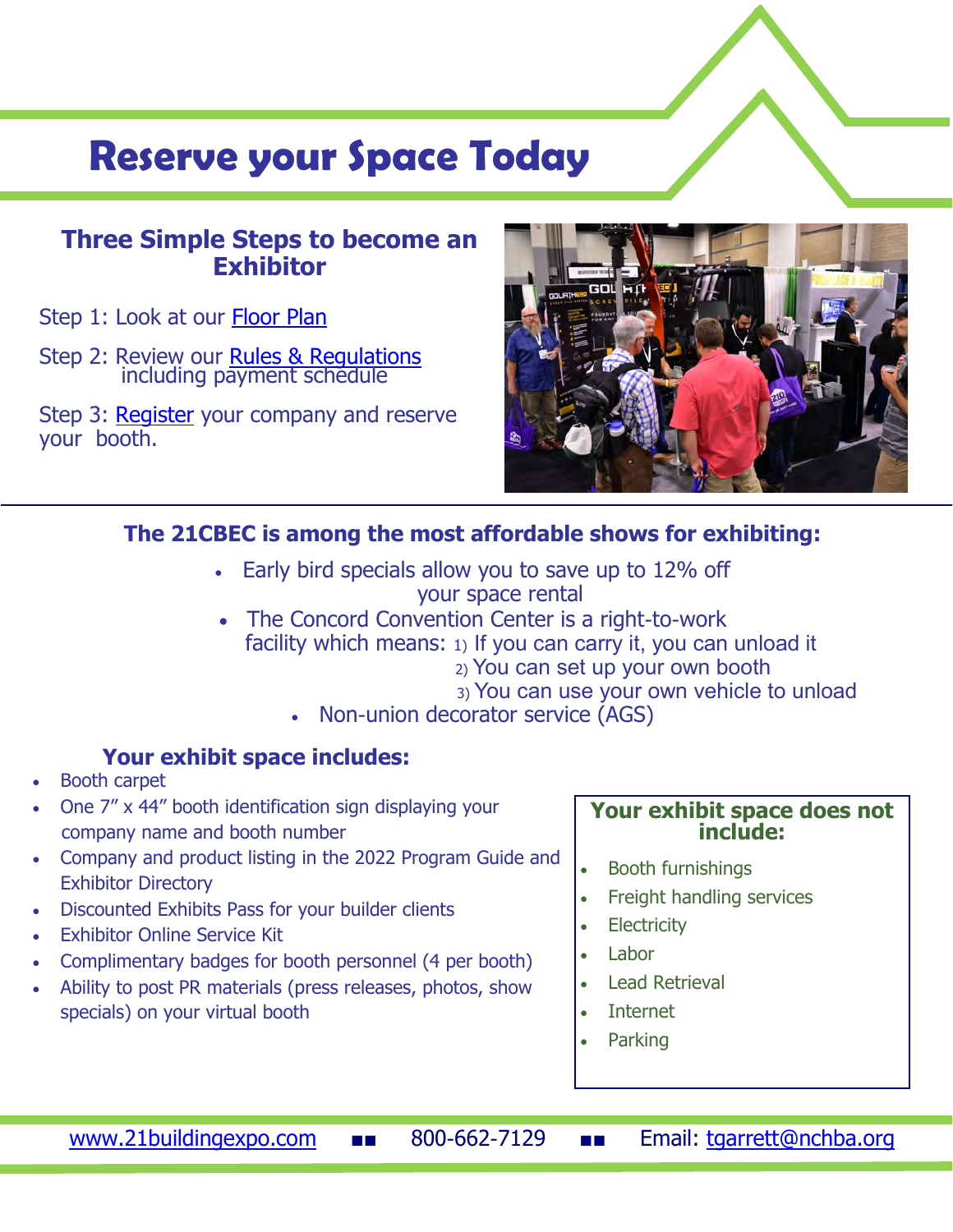# **Schedule and Location**

### **Concord Convention Center 5400 John Q. Hammons Pkwy NW Concord, NC 28027**

#### **Important Hours for Exhibitors (as of 5/4/2022)**

|                          | Tuesday, October 18, 2022                                                            |
|--------------------------|--------------------------------------------------------------------------------------|
| $8:00$ a.m. $-6:00$ p.m. | <b>Fxhibitor Move-In</b>                                                             |
| 6:30 p.m., $-10:00$ p.m. | <b>STARS Awards</b>                                                                  |
|                          | Wednesday, October 19, 2022                                                          |
| 11:00 a.m. $- 2:30$ p.m. | <b>Expo Hall Open</b>                                                                |
| 12:15 p.m. $-1:30$ p.m.  | Luncheon Presentation with Joe Theismann-(ticketed<br>event)                         |
| 4:30 p.m. $-7:00$ p.m.   | Builders, Beer & Banter – Free Craft Beer,<br><b>Refreshments</b>                    |
|                          | Thursday, October 20, 2022                                                           |
| 9:30 $a.m. - 2:00 p.m.$  | <b>Expo Hall Open</b>                                                                |
| $8:00$ a.m. $-9:30$ a.m. | Housing Forecast Breakfast with NAHB Chief<br>Economist - Rob Dietz (ticketed event) |
| 11:45 a.m. $-1:00$ p.m.  | Lunch Seminar – Speaker Announced soon (ticketed<br>event)                           |



**Promotional Tools** Maximize exposure and generate interest in your company's products and services with one or more of the 21CBEC's marketing tools. Tools include: • Print Advertising • Electronic Advertising • Direct to Attendees • Show Floor Opportunities • Special Event Opportunities



**For more information contact: Tracie Garrett Director of Special Events [tgarrett@nchba.org](mailto:tgarrett@nchba.org) 800-662-7129**

[www.21buildingexpo.com](http://www.21buildingexpo.com) ■■ 800-662-7129 ■■ email: [tgarrett@nchba.org](mailto:tgarrett@nchba.org)